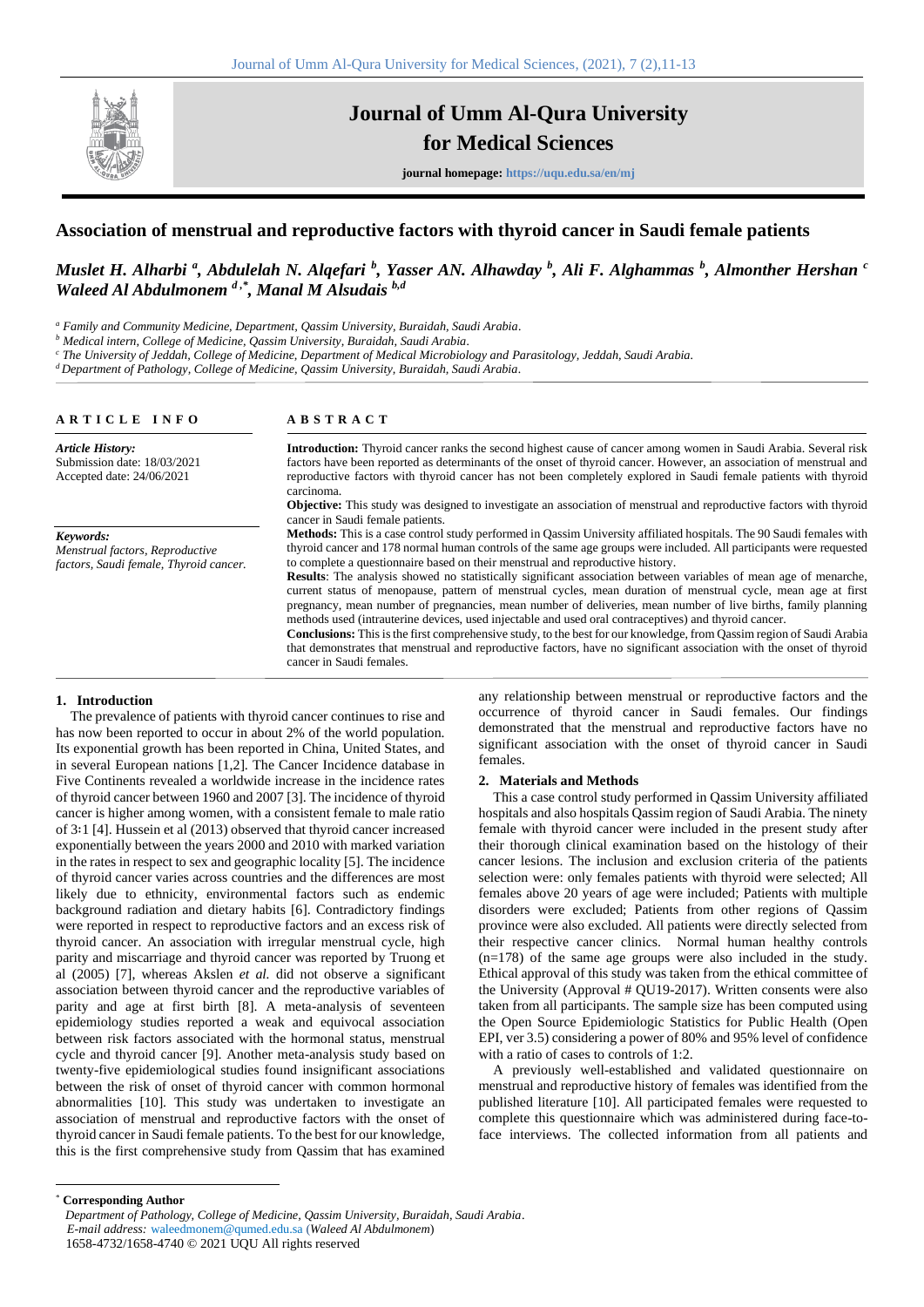control participants were analyzed statistically by International Business Machines Corporation (IBM) SPSS version 21.0.

#### **3. Results**

Table 1 shows that the mean age of Saudi women who were suffering with thyroid cancer is 41.2 years and Saudi women who were disease free are 42.9 years. In table 2 the reproductive history of Saudi women and its association with thyroid cancer was assessed by comparing the responses between cases and controls, for the variables of mean age of menarche, current status of menopausal, pattern of menstrual cycle, mean duration of menstrual cycle, mean age at first pregnancy, mean number of pregnancies, mean number of deliveries, mean number of live births, used family planning method (intrauterine devices, injectable or oral contraceptives).

**Table.1:** Association between Socio-demographic characteristics of Saudi women and their Thyroid Cancer

| Variables        | Thyroid         |      | Controls        |      | Odds         | 95% CI    |       |
|------------------|-----------------|------|-----------------|------|--------------|-----------|-------|
|                  | Cancer $(n=90)$ |      | $(n=178)$       |      | ratio(OR)    | for OR    | value |
|                  | No.             | $\%$ | No.             | $\%$ |              |           |       |
| Mean age         | $41.2 \pm 12.4$ |      | $42.9 \pm 10.7$ |      | 1.01         | 0.99,1.03 | >0.05 |
| $(Mean \pm sd.)$ |                 |      |                 |      |              |           |       |
| Marital          |                 |      |                 |      |              |           |       |
| status -         |                 |      |                 |      |              |           |       |
| Married          | 72              | 80.0 | 123             | 69.1 | 2.05         | 0.79,5.31 | >0.05 |
| Single           | 12              | 13.3 | 34              | 19.1 | 1.23         | 0.40,3.79 | >0.05 |
| Divorced &       |                 |      |                 |      |              |           |       |
| Widow            | 6               | 6.7  | 21              | 11.8 | $1.0$ (ref.) |           | >0.05 |

The analysis shows no statistically significant association between these variables thyroid cancer; that is, the distribution of responses for categorical variables are not significantly different between cases and controls. And the mean values of quantitative variables are not significantly different between cases and controls. The corresponding odds ratios are close to 1.0 which shows no association and its 95% confidence interval also indicates no statistically significant association as the intervals does include value of 1.0.

**Table 2:** Association between Reproductive History of Saudi Women and their Thyroid Cancer

| Variables          |                | <b>Thyroid Cancer</b>    |           | Controls                 |                   | 95% CI               | $\overline{p}$ |
|--------------------|----------------|--------------------------|-----------|--------------------------|-------------------|----------------------|----------------|
|                    | $(n=90)$       |                          | $(n=178)$ |                          | ratio             | for OR               | value          |
|                    | No.            | $\frac{9}{6}$            | No.       | $\frac{9}{6}$            | (OR)              |                      |                |
| Mean(sd) age of    |                |                          |           |                          |                   |                      |                |
| menarche           | 12.7(1.4)      | $\overline{\phantom{a}}$ | 13.1(1.5) | Ξ.                       | 0.84              | 0.71, 1.0            | >0.05          |
| Current status of  |                |                          |           |                          |                   |                      |                |
| $menopausal -$     |                |                          |           |                          |                   |                      |                |
| Pre-menopausal     | 65             | 72.2                     | 3.31      | 73.6                     | 0.93              | .053,                | >0.05          |
| Post-menopausal    | 25             | 27.8                     | 47        | 26.4                     | $1.0$ (ref.)      |                      |                |
| Pattern of         |                |                          |           |                          |                   |                      |                |
| menstrual cycle -  |                |                          |           |                          |                   |                      |                |
| Irregular          | 9              | 10.0                     | 45        | 25.3                     | 0.33              | 0.15, 0.71 > 0.05    |                |
| - Regular          | 81             | 90.0                     | 153       | 74.7                     | $1.0$ (ref.)      |                      |                |
| Mean (sd)duration  |                |                          |           |                          |                   |                      |                |
| ofmenstrual cycle  | 6.31(1.5)      | Ξ.                       | 6.65(2.8) | $\overline{\phantom{a}}$ | 0.94              | $0.83, 1.06$ > 0.05  |                |
| Mean(sd) age at    | 21.6(4.2)      |                          |           |                          |                   |                      |                |
| first pregnancy    |                | $\overline{a}$           | 21.4(4.4) | $\overline{a}$           | 1.01              | $0.94, 1.08$ $>0.05$ |                |
| Mean (sd)number    |                |                          |           |                          |                   |                      |                |
| of pregnancies     | 7.1(3.2)       | $\overline{\phantom{a}}$ | 6.1(3.5)  | $\overline{\phantom{a}}$ | 1.08              | 0.99, 1.18 > 0.05    |                |
| Mean(sd) number    |                |                          |           |                          |                   |                      |                |
| of deliveries      | 5.8(2.7)       | --                       | 5.1(3.0)  | $-$                      | 1.08              | 0.98, 1.19 > 0.05    |                |
| Mean(sd) number    |                |                          |           |                          |                   |                      |                |
| of live births     | 5.7(2.7)       | $\overline{a}$           | 5.1(3.0)  | Ξ.                       | 1.08              | $0.98, 1.19$ > 0.05  |                |
| <b>Used Family</b> |                |                          |           |                          |                   |                      |                |
| planning methods   |                |                          |           |                          |                   |                      |                |
| $-$ Yes            | 55             | 61.1                     | 96        | 53.9                     | 0.74              | $0.44, 1.25$ > 0.05  |                |
| $-$ No             | 35             | 38.9                     | 82        | 46.1                     | $1.0$ (ref.)      |                      |                |
| Used Intrauterine  |                |                          |           |                          |                   |                      |                |
| devices            |                |                          |           |                          |                   |                      |                |
| $-$ Yes            | 22             | 37.9                     | 32        | 33.3                     | 1.22              | 0.62, 2.41 > 0.05    |                |
| $-$ No             | 36             | 62.1                     | 64        | 66.7                     | $1.0$ (ref.)      |                      |                |
| Used Injectable    |                |                          |           |                          |                   |                      |                |
| - Yes              | $\overline{c}$ | 3.4                      | 8         | 8.3                      | .039              | 0.08, 1.92 > 0.05    |                |
| $-$ No             | 56             | 96.6                     | 88        | 91.7                     | $1.0$ (ref.)      |                      |                |
| <b>Used Oral</b>   |                |                          |           |                          |                   |                      |                |
| contraceptives     |                |                          |           |                          |                   |                      |                |
| - Yes              | 53             | 91.4                     | 87        | 89.7                     | 1.22              | $0.39,3.76$ $>0.05$  |                |
| $-$ No             | 5              | 8.6                      | 10        |                          | 10.3 $1.0$ (ref.) |                      |                |

#### **4. Discussion**

This case-control study shows no statistically significant association between the menstrual and reproductive history of Saudi women and thyroid cancer. The variables of the reproductive history include age of menarche, current status of menopause, pattern of menstrual cycle, duration of menstrual cycle, age at first pregnancy, number of pregnancies, number of deliveries, number of live births, used family planning methods (intrauterine devices, injectable and oral contraceptives). These findings on Saudi females with thyroid cancer are fully supported by the several other studies performed in females with other population of the world [11,12]. This finding is consistent with the report from a case-control study where they observe no association between thyroid cancer and reproductive factors [11,12]. The meta-analysis of 25 epidemiological studies performed by Cao et al [11] reported the absence of a significant association between the risk of thyroid cancer in relation to common hormonal factors including oral contraceptive and hormone replacement therapy. Furthermore, these studies are also supported by another well performed study by Galanti *et al* [12] performed on Northern Norway and Central Sweden female populations, again they reported similar observation that menstrual and reproductive factors such as number of live births, number of pregnancies, a history of incomplete pregnancies, or the use of oral contraceptives or hormonal replacement therapy have no clear association with thyroid cancer [12]. However, a study conducted by Sakoda and Horn-Ross on the San Francisco Bay Area reported an unclear picture of the relation of risk factor based on reproductive history and thyroid carcinogenesis [13]. In contract, there are several studies that have shown an association between reproductive history with thyroid cancer. As an example, an excess risk of thyroid cancer in association with irregular menstrual cycle, high parity and miscarriage was reported by Truong et al [7]. Furthermore, a cohort study conducted in California found, among women whose age at menarche was above 14 years, there was an associated increased risk of papillary thyroid cancer (RR=1.88, 95% CI: 1.13–3.13); the risk also was increased in younger women with long duration of menstrual cycle  $($ >30 days) (RR=1.78, 95% CI: 1.01–3.14) [13]. A case-control study in the France has reported a significant association between thyroid cancer and increasing number of pregnancies, early age of menarche [15]. A case-control study in California, reported that the risk of thyroid cancer increased when the number of pregnancy increased to three pregnancies or more (RR=3) and the risk of thyroid cancer increased if a miscarriage was the outcome of the first pregnancy (RR=11.5) [16]. Importantly, combining the conclusions of these studies gave us a contradictory judgement with no clear outputs on the relation of menstrual or reproductive factors with thyroid carcinogenesis, therefore further studies on a larger scale is needed to clear the unsolved facts on this important relation. This study has few limitations, and the most obvious limitation is the lower sample size and the study was restricted to only one region of Saudi Arabia. Therefore, we recommend a large-scale study on thyroid cancer patients and the study should involve female patients from all regions over Saudi Arabia. In short, this study found no direct association of menstrual or reproductive factors with the risk of onset of thyroid cancer in Saudi females.

#### **5. Conclusion and Recommendation**

This is the first comprehensive study to the best for our knowledge from Qassim region of Saudi Arabia that reported the menstrual and reproductive factors were not significantly associated with the onset of thyroid cancer in Saudi females. Our findings fully support the literature, that it is unclear if menstrual and reproductive factors influence thyroid carcinogenesis, and these relationships warrant further investigation.

**Authors' contributions:** All authors involved in conceptualization, study design, searching of literature, and preparation of the manuscript. Both authors have read and approved the final article.

### **Disclosure statement:** None

### **Funding statement:** None

**Ethical Consideration:** Ethical clearance was obtained from the College of Medicine, Qassim University, KSA. Written consents were also obtained from all subjects participated.